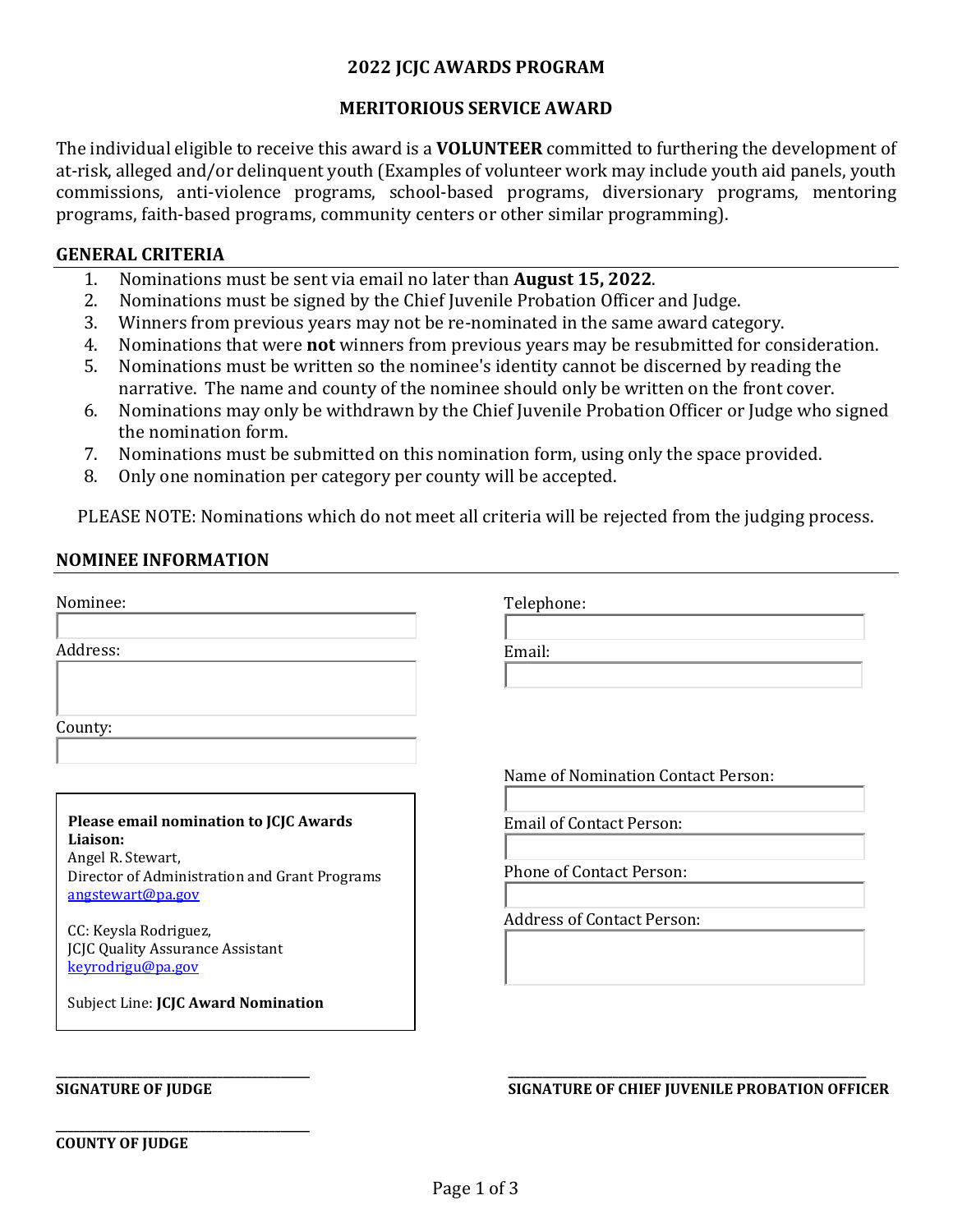## **NOMINATION**

I. Describe the nominee's contributions to furthering the purposes, goals, and mission of the juvenile justice system such as involvement in youth aid panels, youth commissions, antiviolence programs, school-based programs, diversionary programs, mentoring programs, faithbased programs, community centers or other similar programming. (100 points)